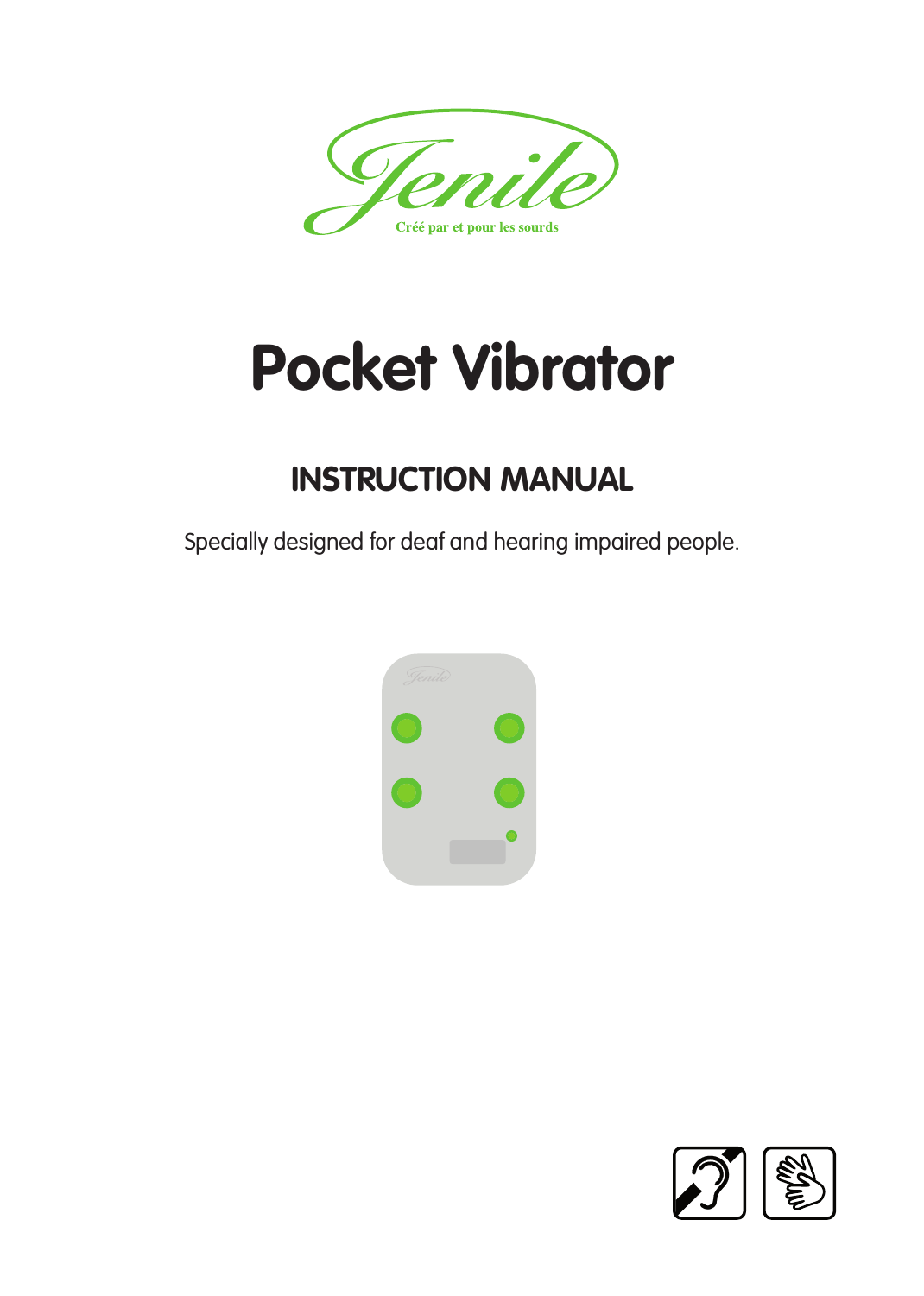

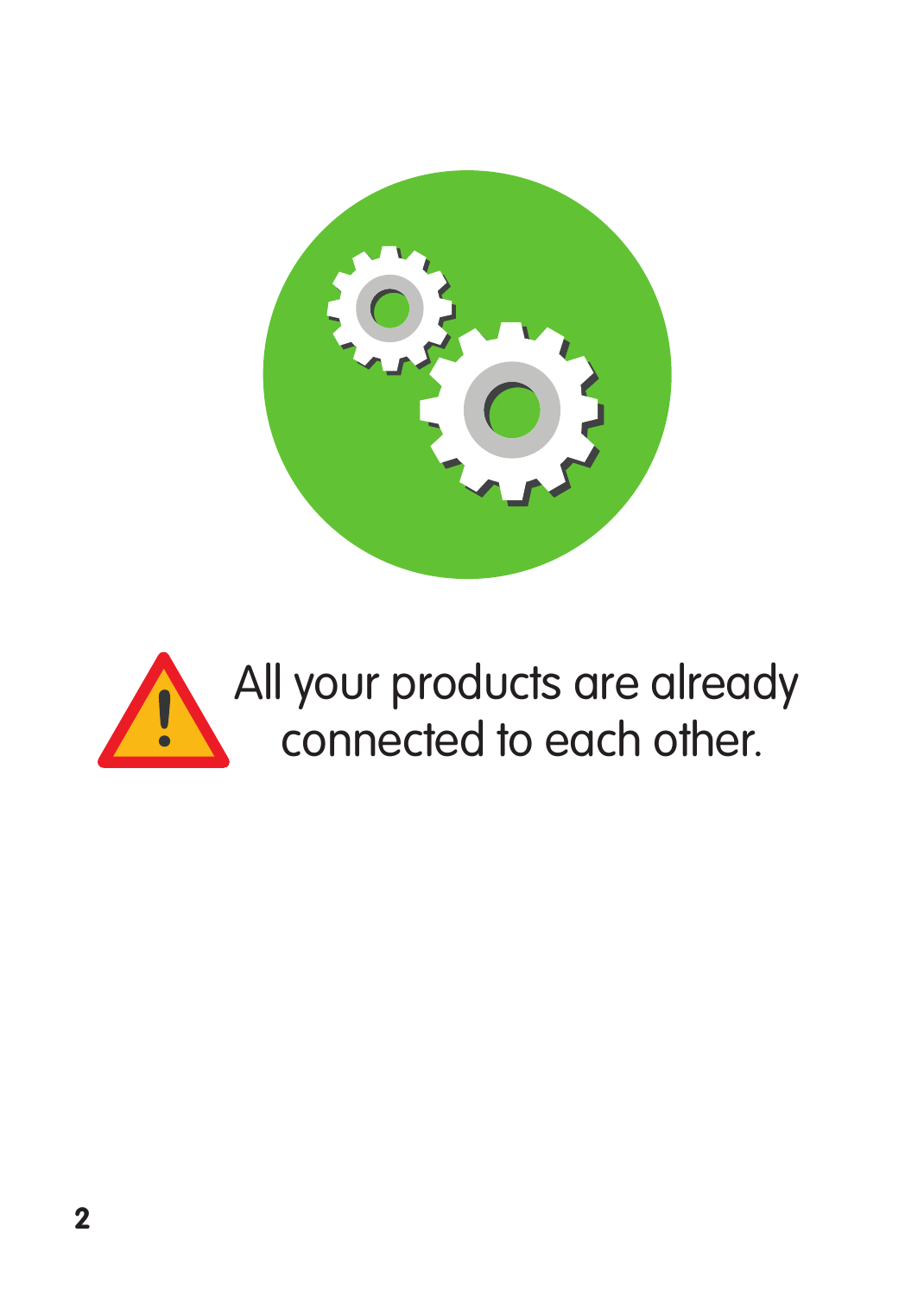## **Summary :**

- **4** : The contents of your package
- **5-11:** Pocket vibrator VP15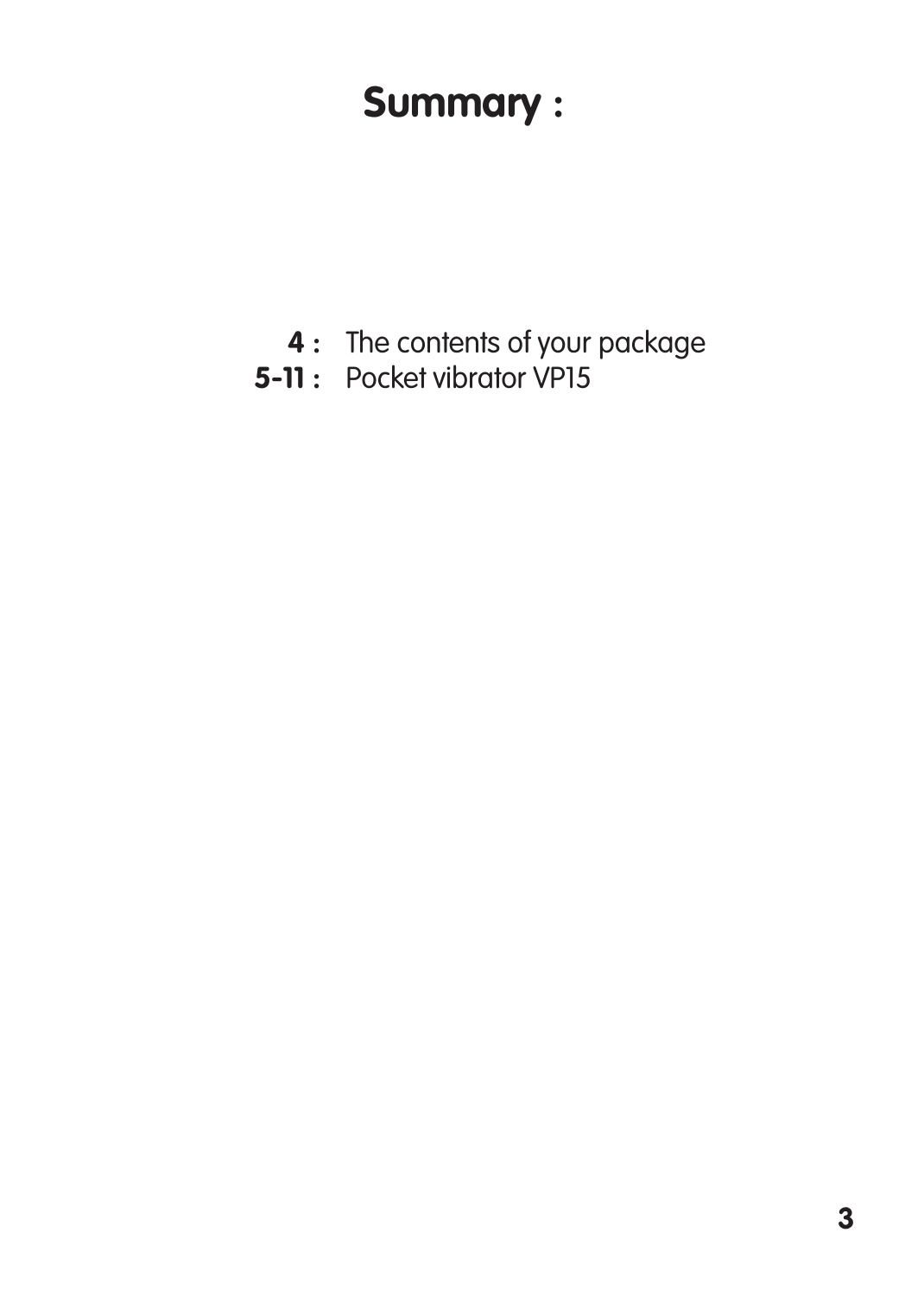## **The contents of your package**

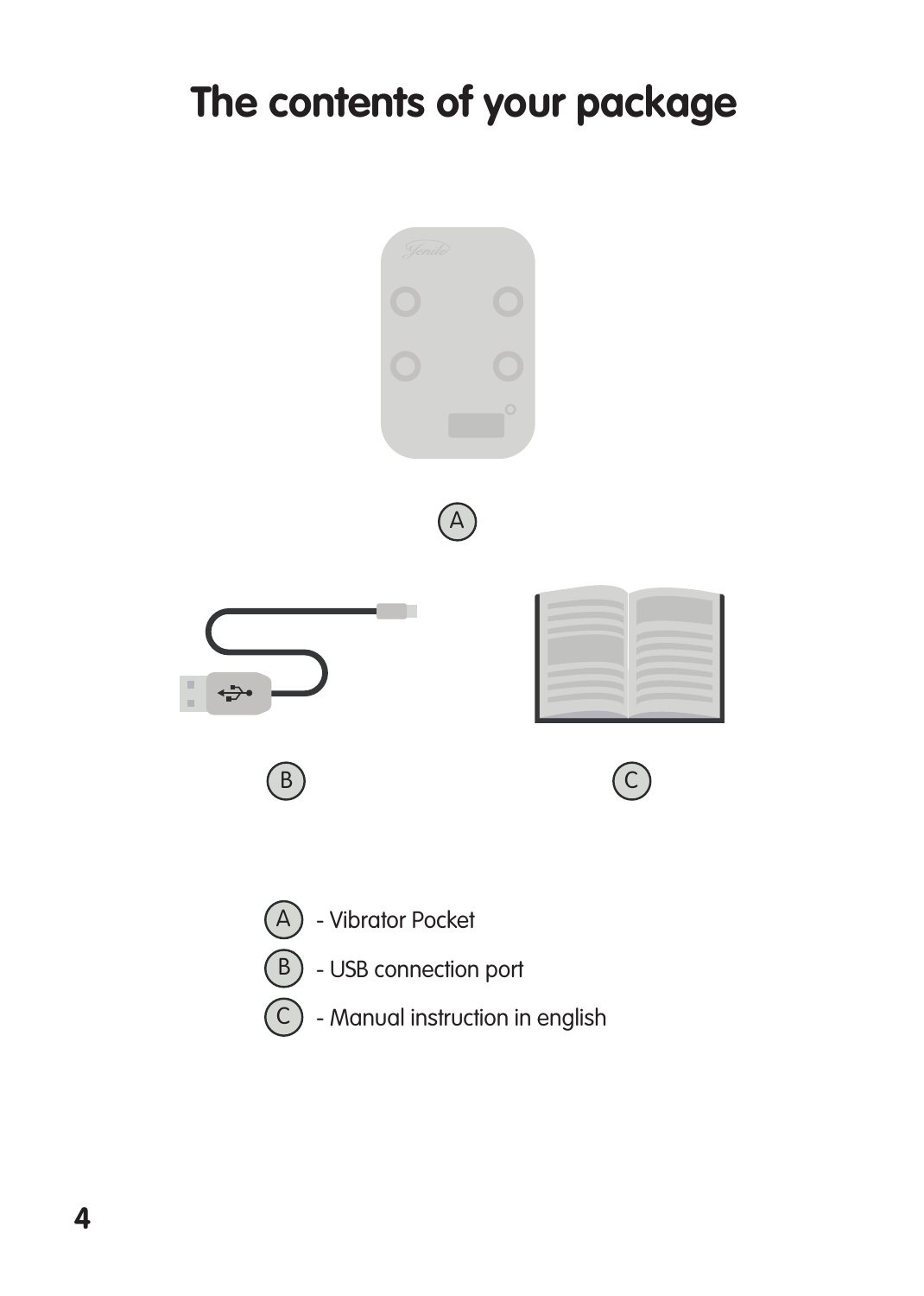

#### **Technical Specifications**

Wireless device Rechargeable battery Vibrator's weight : 60g Distance between the transmitters and the vibrator : 200m in free fields Quantity of connected products : 20 units max Power supply : 3.7V 2200mAh Lithium battery. Charge voltage must be limited to 4.2V Standby current: <4,5mA Operating current : <800mA Radio frequency : 433Mhz Decoding format: MCU Vibrator's dimensions (height x width x depth) : 6x8x1,3cm Autonomy : 1 month (depending of the use) 2 years guarantee (battery 1 year)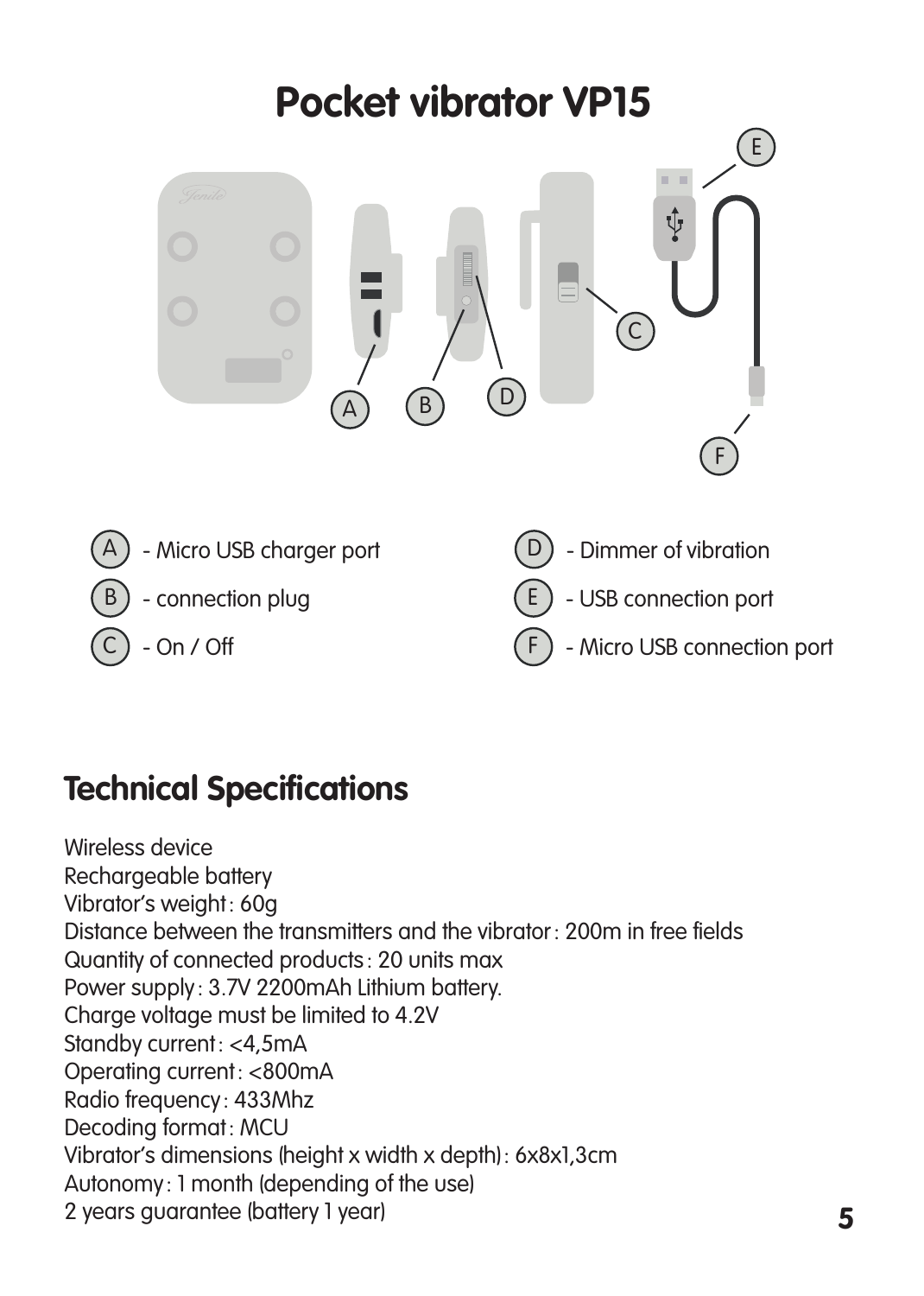#### **Use**

Thanks to your Pocket vibrator VP15, you receive the signal from the Jenile doorbell and also all the other calls, safety signals and technology Jenile. 4 rhythm of vibration and 4 colors indicate the call sources or the alerts.



Warning : it is also possible that no LED is lightened up because the battery is completely empty. Therefore, you need to charge it.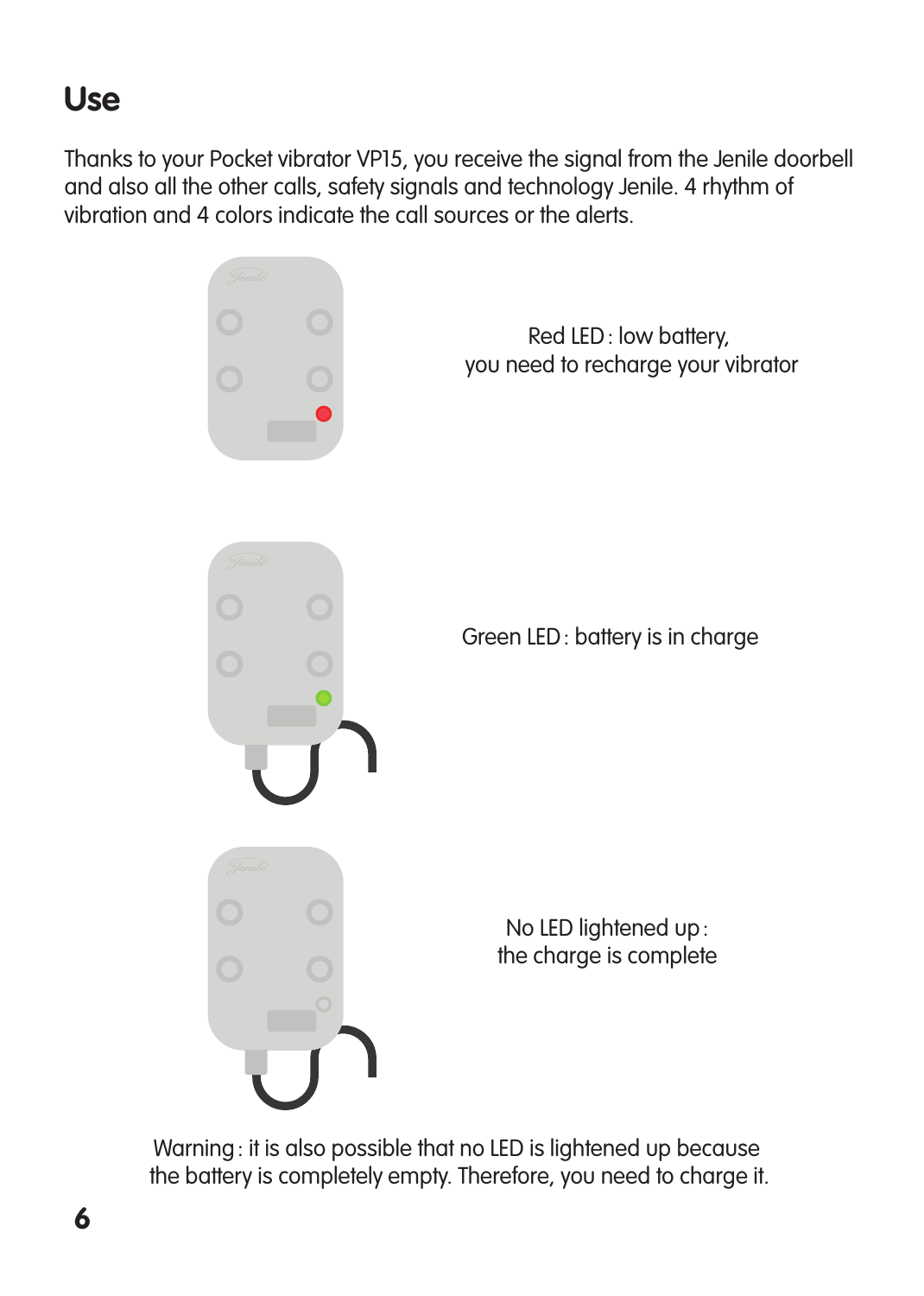#### **Test**

The Jenile Pocket vibrator VP15 is easy to test. If the Pocket vibrator does not work in accordance with the instructions below, we invite you to contact your seller. To test your Pocket vibrator press on your Jenile doorbell.



If the Vibrator light up, but no vibration please check (D) maybe it put on minimum.



If the green LED at the bottom right of your device does not light up, it means that your device is fully charged.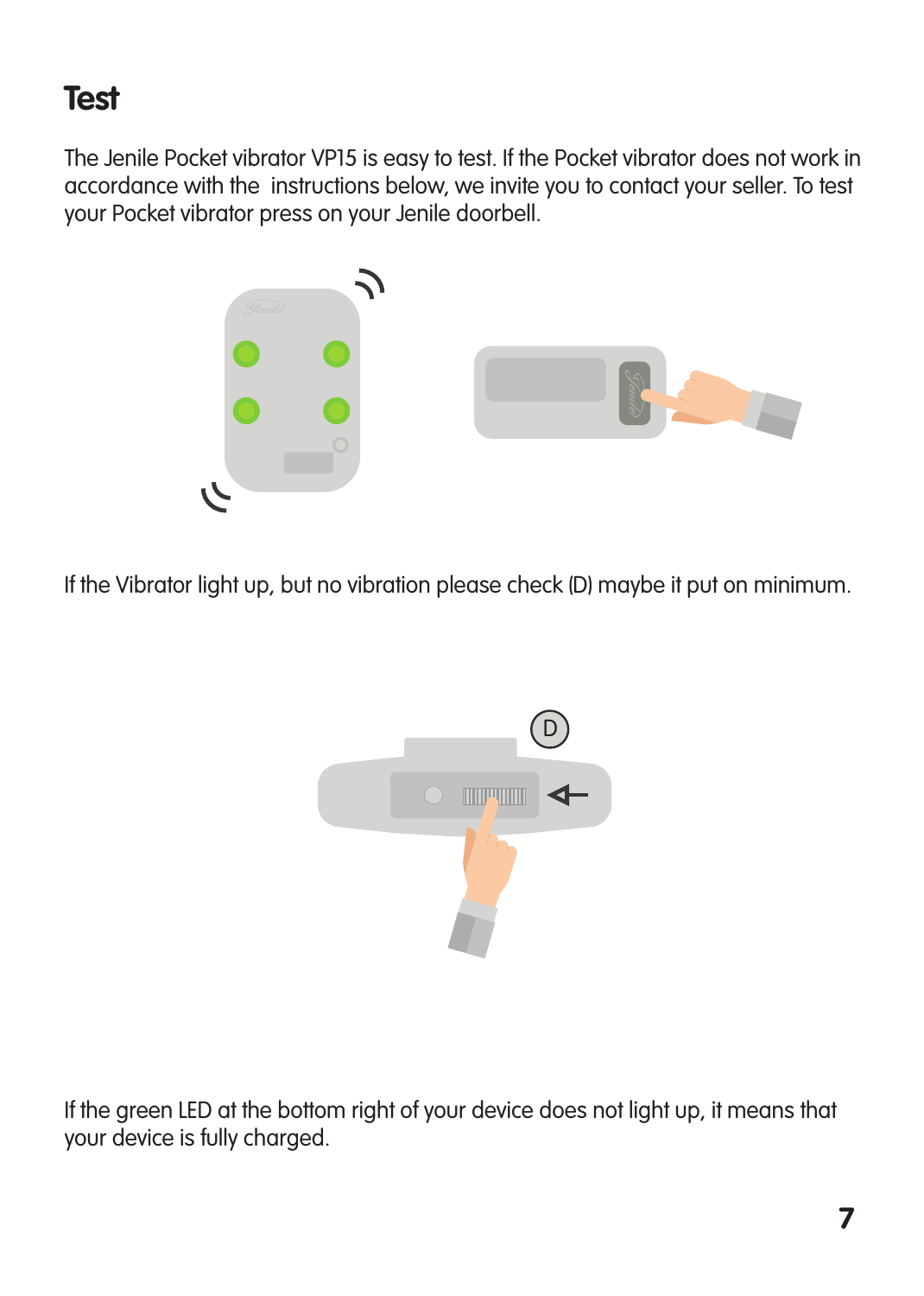### **Settings**

if you want to complete this pack with other Jenile transmitters (see products on page 16), then make adjustments to connect your devices between each other. To connect all your products, please follow the instructions carefully.

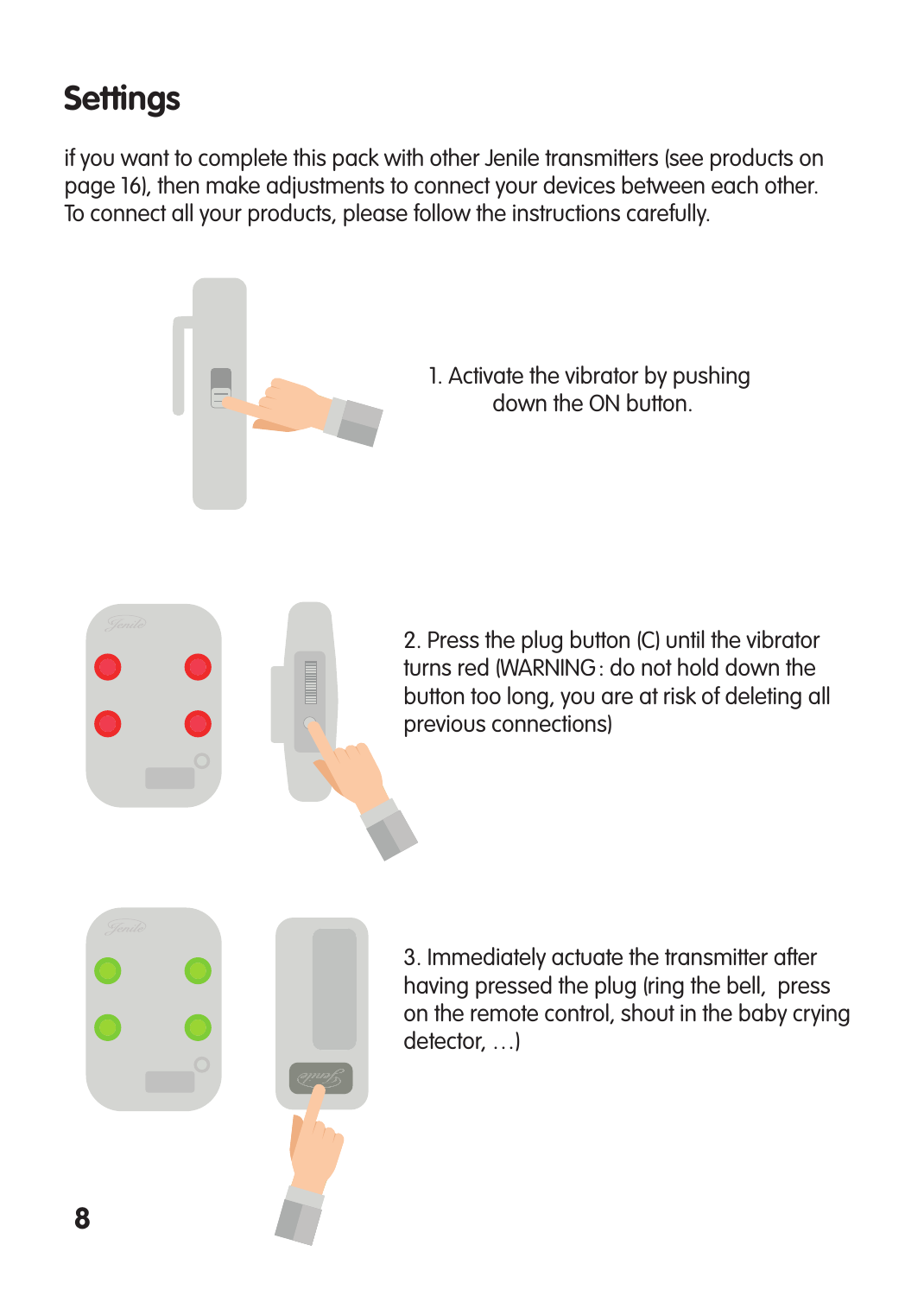#### 3 possibilities :



Vibrator turns red but doesn't vibrate. The connection has ... it hasn't received the transmitter's signal

The vibrator flashes in a color (green, blue, red or white, depending on the alert) and vibrates. The connection is successful



The red light flashes 3 times, it doesn't vibrate. The connection has failed because you pressed too long on the plus button ©. You erased the memory and have to restart all the connections.



4. Choose the vibration level that suits you best with the variator on the top of your vibrator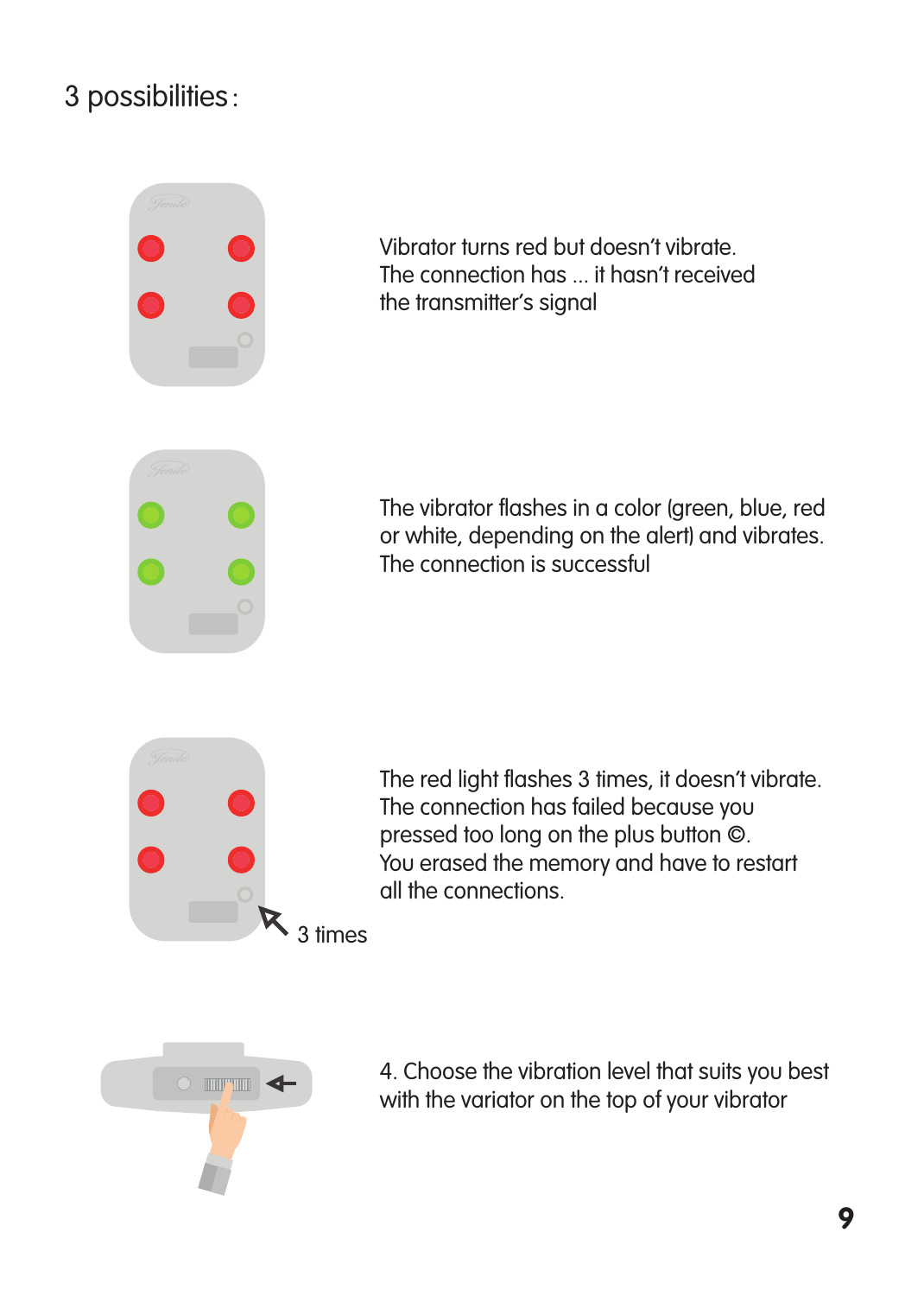### **Signals and colors**

The Pocket vibrator VP15 can be used with all the transmitters from the Jenile range.

For all alerts, the Pocket vibrate and flash at the same time. The color at the of the light as well as the vibration rhythm will indicate the alert type. For doorbell it's in green, 2 vibration with 5 repetitions (more colors page…).



#### **WHITE and very quick vibrations (x4 with 4 repetitions)** Door/window opening detector Motion detector Computer calls (skype, oovoo, ..)



#### **RED and quick vibrations (x3 with 4 repetitions) Emergencies**

- -Smoke detector
- -Gas detector,
- -water flood detector, ..



#### GREEN and medium vibrations (x2 with 5 repetitions) : Bells

- -Door bells
- -Video bells
- -Video Gate
- -Acoustic transmitter
- -Call button, …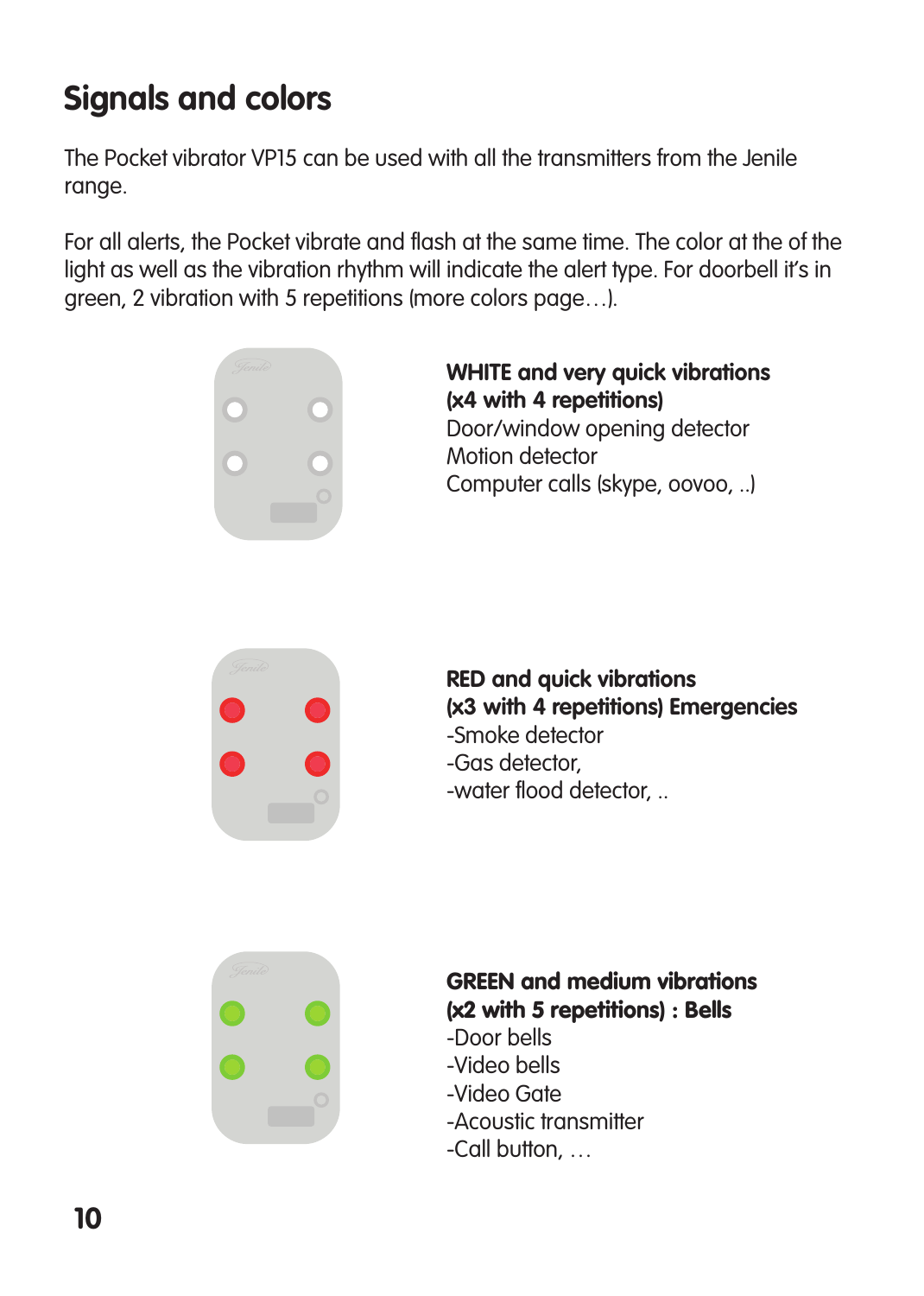

**BLUE and slow vibrations (x1 with 5 repetitions) Calls** Text messages Phone, fax, …



**WITHOUT COLOR and very slow vibrations (x1 vibration every 20 seconds) low battery alert**